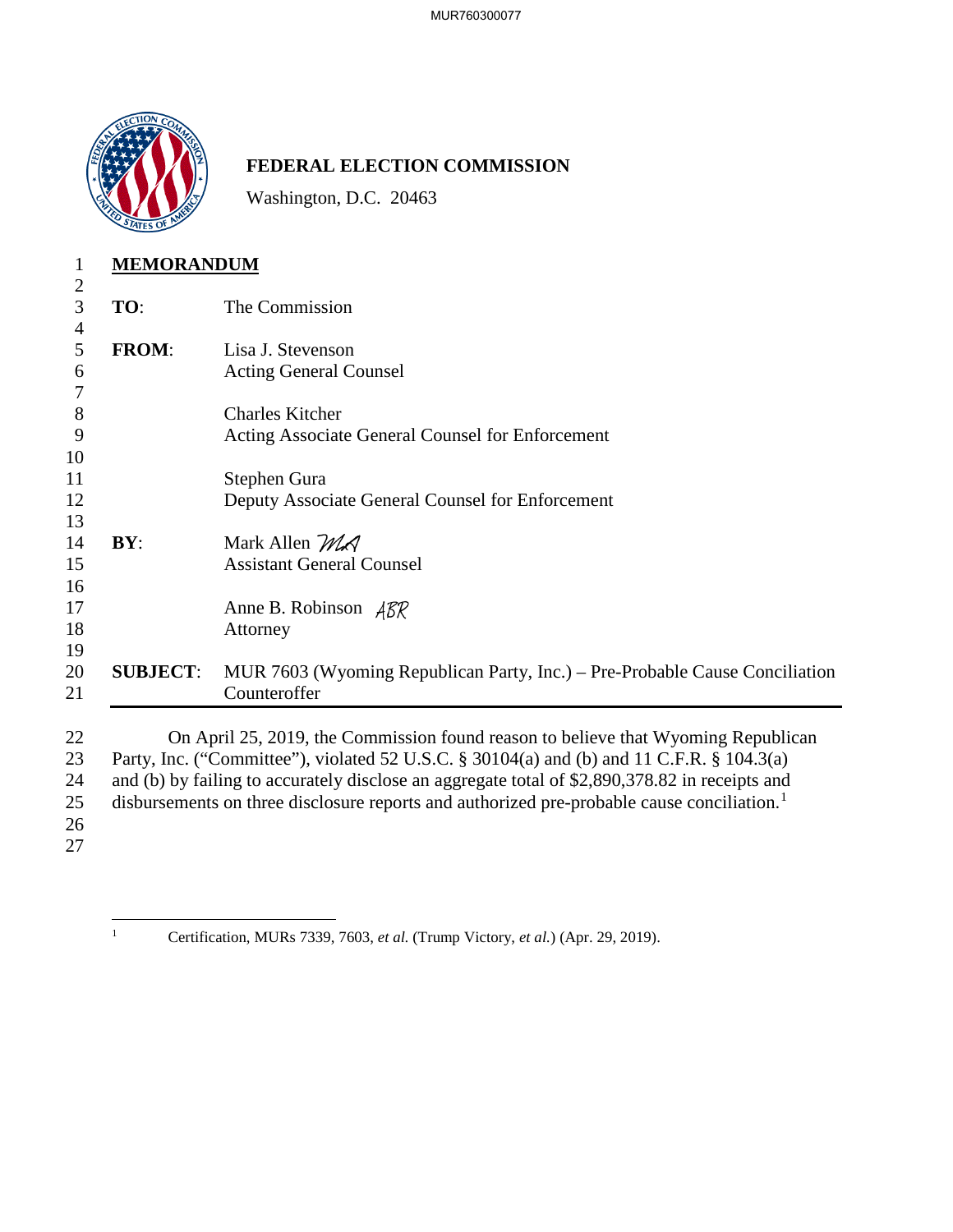MUR 7603 (Wyoming Republican Party, Inc.) Page 2 of 3